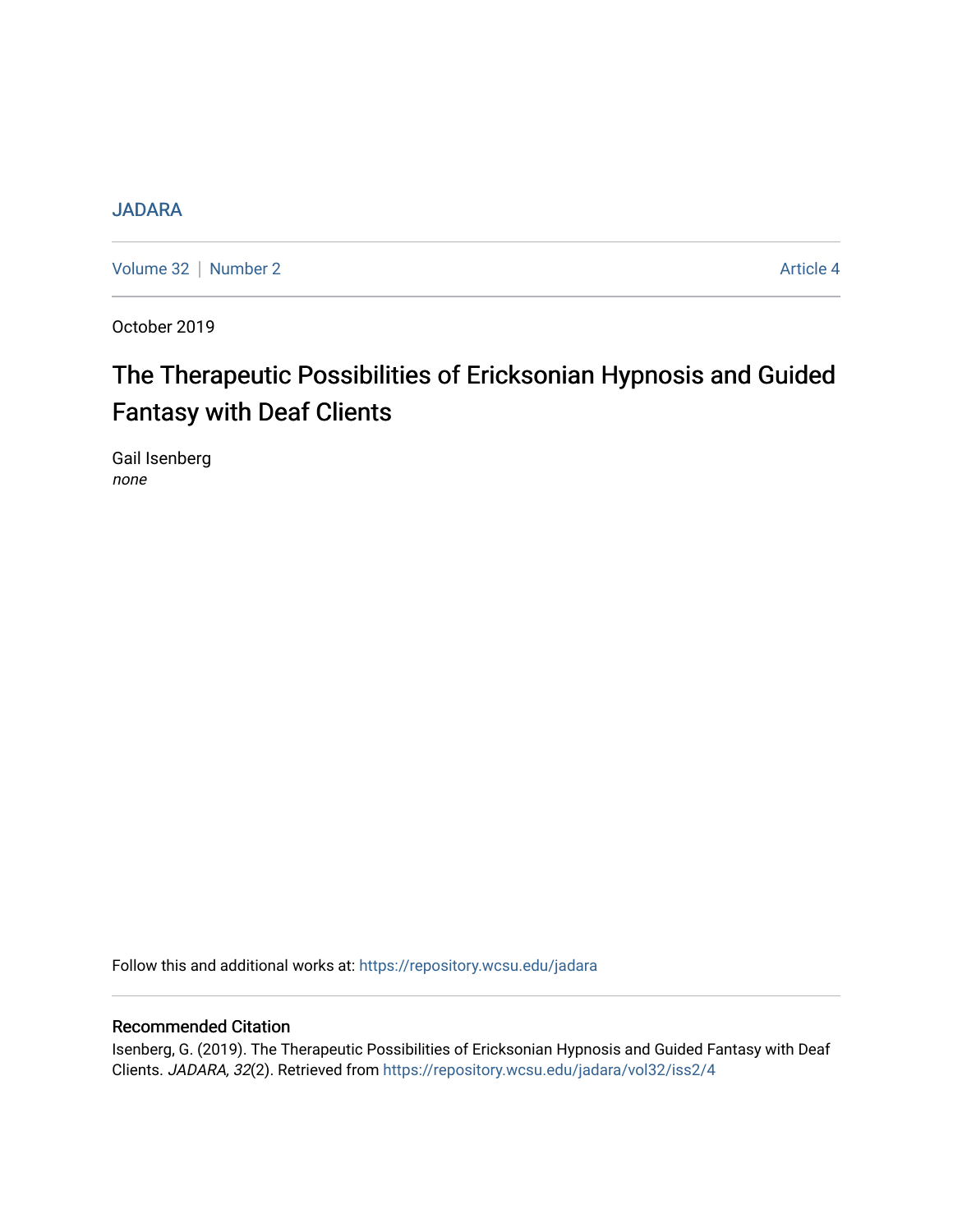Hypnosis & Guided Fantasy

# THE THERAPEUTIC POSSIBILITIES OF ERICKSONIAN HYPNOSIS AND GUIDED FANTASY WITH DEAF CLIENTS

# Gail Isenberg

## Abstract

This article addresses the question of whether or not hypnosis and guided fantasy are appropriate therapeutic techniques for deaf clients. This discussion is adjunct to a presentation given by the author at the 1987 American Deafness and Rehabilitation Association (ADARA) Biennial Conference. At that time the author demonstrated trance induction and guided fantasy techniques in sign language with an audience volunteer who was deaf. It is assumed that the reader has a basic understanding of Ericksonian Hypnosis.

Hypnosis, as a therapeutic tool, has been widely accepted when working with hearing clients. This, however, is not true when working with those clients who are deaf. There is little, if any, literature on the subject of hypnosis, trance, or guided fantasy as viable techniques adaptable to those who communicate in sign language. It can be asked, therefore, why not hypnosis with deaf clients? Do hearing people have an innate ability to develop trance that deaf people lack? Does hypnosis require that the client have eyes closed to achieve a deep trance? Are hypnosis and guided fantasy solely auditory techniques? The purpose of this article is to address these questions and present the argument that hypnosis is, in fact, a viable tool when working with deaf clients.

It is difficult to define Ericksonian or natural hypnosis succinctly. Milton Erickson felt he could not easily explain what he did as a hypnotherapist. Even so, hypnosis has been described as a form of communication (Erickson, Rossi, & Rossi, 1976) and as one person helping another experience a trance state (Morgan & O'Neill, 1986). The hypnotherapist helps the client experience a trance state through communication. Traditionally, this communication has largely depended on vocal or auditory cues. There does not seem to be any reason, however, why the therapist could not be as effective facilitating a deaf client's trance via sign language. Charles Citrenbaum pointed out that trance is a natural, everyday occurrence that we all experience, for example, by daydreaming or becoming "entranced" in a good book (Morgan & ONeill, 1986). William Cohen defined trance as an altered state of consciousness that

Editor's Note: This paper was originally published in the proceedings of the 1987 ADARA conference. Two decades of excellence: A foundation for the future (1988), edited by D. Watson, G. Long, M. Taff-Watson and M. Harvey. Permission to reprint this article was granted by the senior editor of the proceedings and the author.

Published by WestCollections: digitalcommons@wcsu, 1999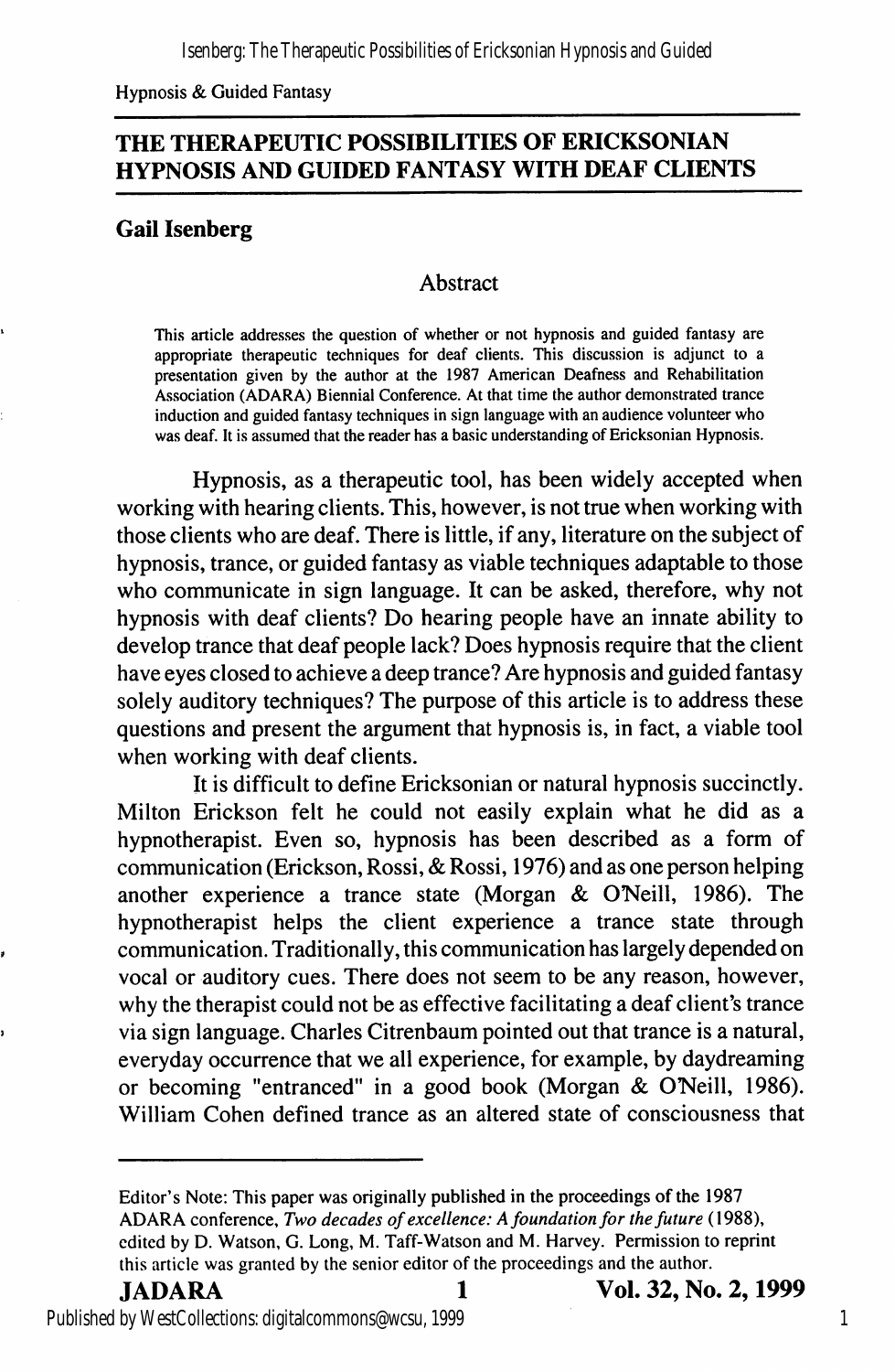allows change to occur (Morgan  $&$  O'Neill, 1986). This natural ability to experience trance would seem as possible for those who cannot hear as for those who can.

Erickson, Rossi, and Rossi (1976) pointed out that the purpose of trance induction is threefold:

- 1) to reduce the foci of attention (usually to a few inner realities);
- 2) to facilitate alterations in the subject's habitual patterns of direction and control;
- 3) to facilitate receptivity to one's own inner associations and mental skills that can then be integrated into therapeutic responses.

Milton Erickson listed eight particular and nine general approaches to trance induction (Erickson, Rossi & Rossi, 1976). Some of these are eye fixation, hand levitation, handshake induction, and early learning set. Many induction techniques are sign language prohibitive as they have the client either closing eyes or looking away from the therapist. The reason for doing this is to reduce external stimuli. Though closing eyes is an effective technique to enter a trance it is not a necessary one. The experience of scanning a page in a book yet suddenly becoming conscious of the fact that the words have not been read illustrates that eyes can be open during a trance. Many of Erickson's approaches utilize communication to achieve<br>trance, e.g., conversation, confusion, pantomime, trance, e.g., conversation, confusion, pantomime, introspection-imagination, surprise, question, shifts in frame of reference, and heightened awareness. All of these techniques depend on language rather than some unique or special sound to be effective. Because the goal is to facilitate the client's inner associations she or he needs foremost to understand what suggestions are being made. A signing therapist can communicate these suggestions as effectively to a signing deaf client as might be done orally to a hearing client.

If deaf people can be hypnotized, what would be the trance indicators used for this population? There are many indicators by which the hypnotherapist can observe a client's trance development. Among these are lack of body movement, retardation of reflexes such as swallowing and blinking, slowed pulse and respiration, and relaxed facial muscles. The trance experience is highly individualized. A client will manifest indicators in varying combinations as well as in different degrees. Of the 22 different observable indicators listed by Erickson, Rossi, and Rossi (1976), only two are not necessarily appropriate for deaf clients. These are changed voice quality and eye closure. Given that there are 20 remaining indicators, the therapist would have adequate information to assess a client's trance level.

Vol. 32, No. 2,1999 2 JADARA https://repository.wcsu.edu/jadara/vol32/iss2/4

2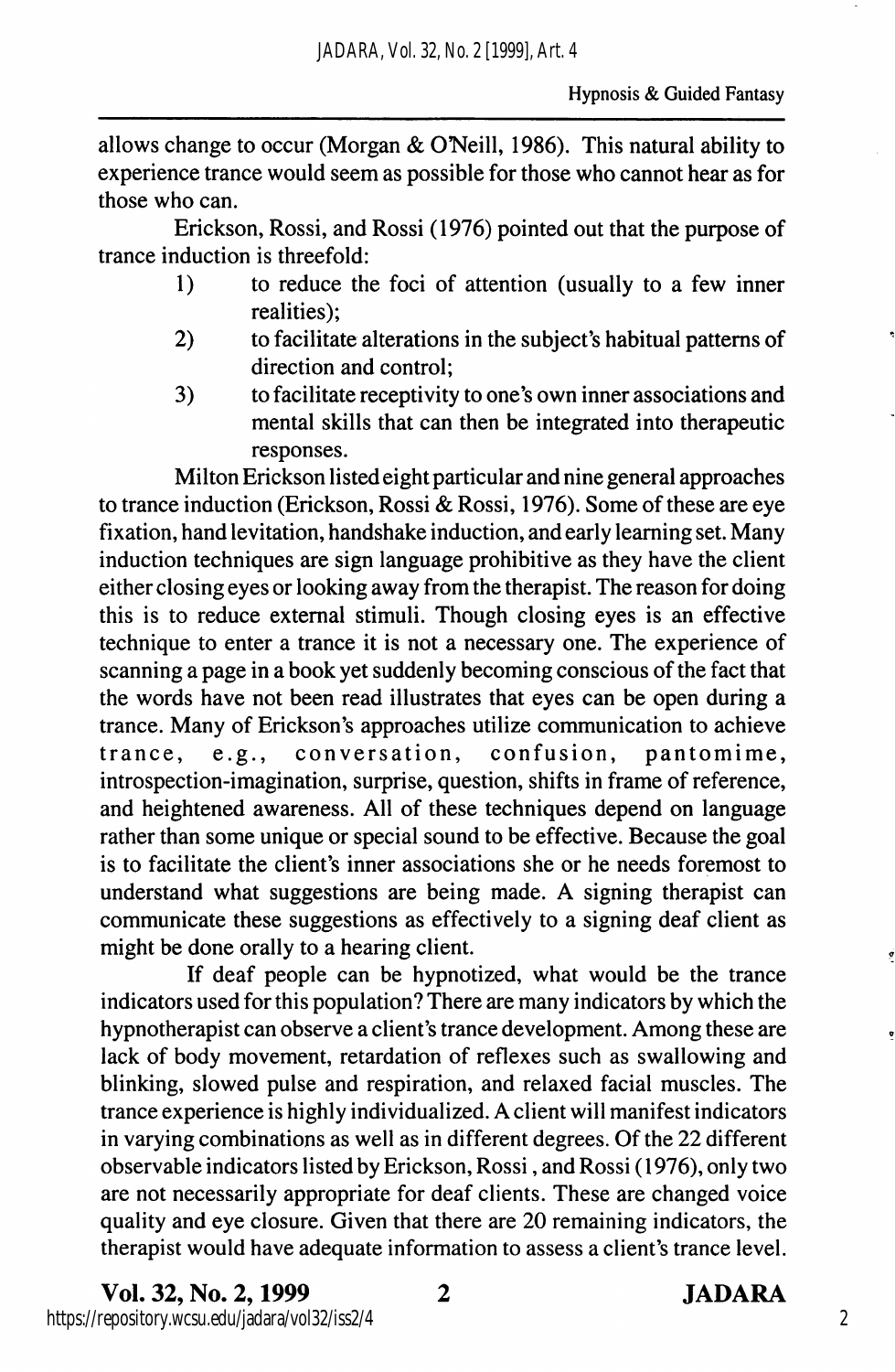#### Hypnosis & Guided Fantasy

Once a client has been hypnotized there are several therapeutic techniques that can be employed to encourage therapeutic change. Guided fantasy or imagery is one way to utilize the client's inner experiences and natural resources while in trance. "Imagery is seeing pictures in the mind" (Harrison Jr., & Musial, 1978). Witmer and Young (1985) noted that images may occur in any sense modality—visual, auditory, kinesthetic, emotional, taste or smell. They further explained that in counseling, much of the literature focuses on visual images because vision is the primary sense modality through which the world is experienced. This is particularly true with deaf people. Not only is vision the modality through which the world is experienced, it is also the way in which the world is explained through language. In guided fantasy a semi-structured situation is presented (Witmer & Young, 1985). The therapist provides a general situation in which the client utilizes his or her own multi-sensory inner resources to complete the experience. Guided fantasy may, therefore, be as appropriate for deaf clients as for hearing clients.

# Case Study

Jane, a twenty year old severely deaf woman, entered therapy with the desire to become more assertive and emotionally open with other people. As a victim of physical and sexual abuse she suffered from low self-esteem. Though she could state her therapeutic goals, she found it difficult to consciously imagine herself as a competent, assertive woman.

# Pre-Induction Explanation

Ľ

Before utilizing hypnosis and the guided fantasy, a description of the process was given to Jane. This was done to demystify the techniques as well as enlist the cooperation of Jane both consciously and unconsciously. Jane was told that people experience trance daily as a natural process of their consciousness. The experience of driving a familiar route home while thinking about the day's events and arriving at one's destination only to realize that he or she had not been consciously aware of part of the trip was an illustration of a light trance presented to Jane. The client, herself, had had a similar experience. It was pointed out that just as her unconscious had not allowed an accident during her drive it would also not allow her to be hurt during hypnosis. Once understood and reassured, the client was ready to be hypnotized.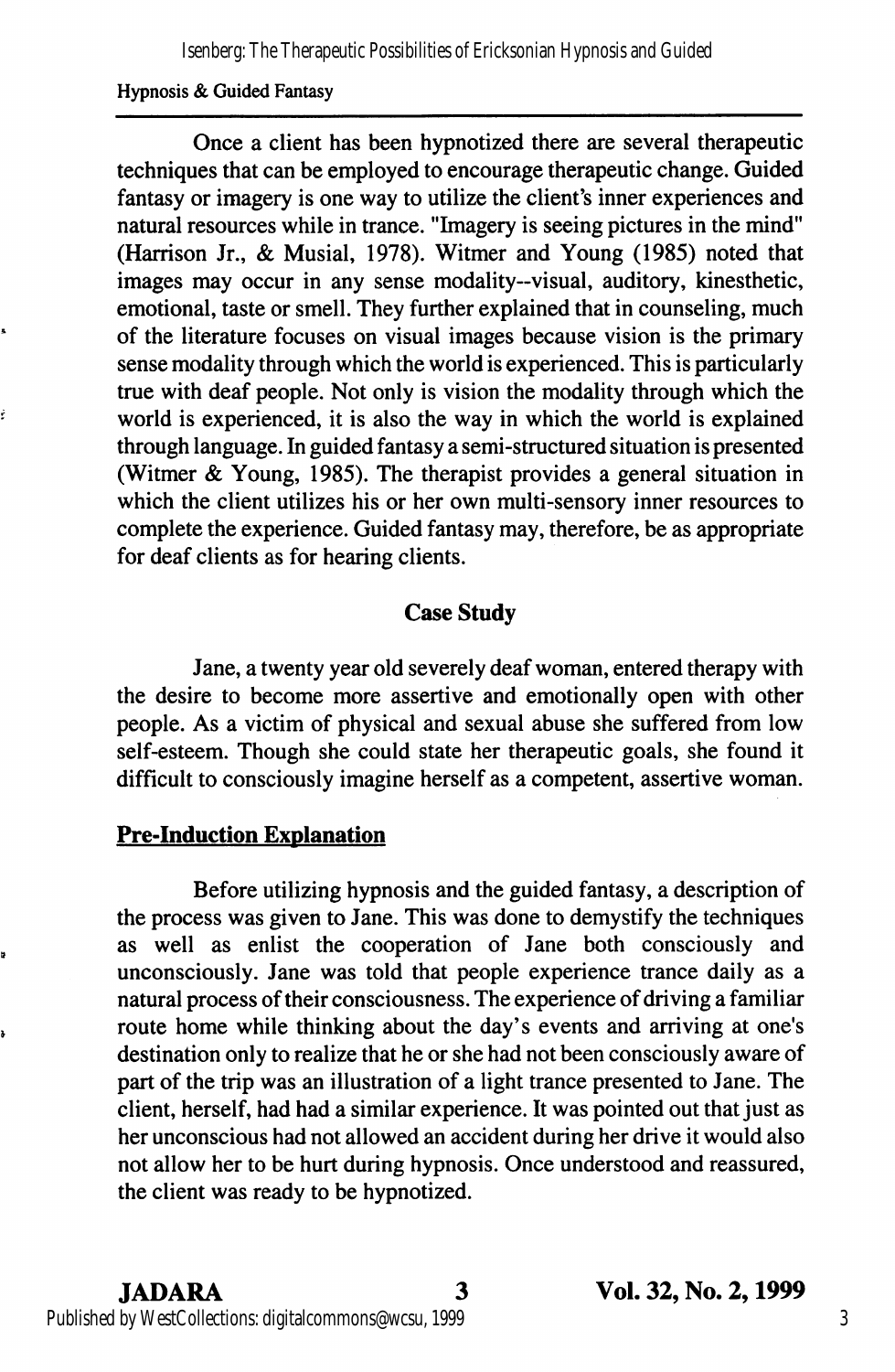# Induction

As a deaf person Jane received all cues visually, leaving her eyes open and fixed on her signing therapist. While watching the therapist using sign language, Jane's awareness of external stimuli was gradually moved inward: Therapist-"... And as you are watching me sign you are sitting in your chair... comfortable. You may be aware of the temperature of the room... now you may be aware how the floor is supporting your feet, and the chair is supporting your arms. It's nice to know that you really dont have to hold yourself up . . . that you have that support . . . and now you might notice your breathing . . . that's right, not too fast, not too slow - . just at a nice pace for you because you really do know how to take care of yourself... and know what's right for you."

# Guided Fantasy

Once the client had focused inward and a trance state had been established the fantasy was presented: Therapist- "While you're here, breathing and concentrating on my signs... I'd like you to see yourself as the person you really want to be... that perfect self. Notice what you look like ... where you are ... you might be standing... you might be sitting ... notice the colors around... maybe there is someone with you ... your feelings ... I want you to look at this person ... just noticing her whole appearance... this you, has those qualities that you've always liked... she looks good... It's nice to see her... and now I'd like you to notice, again, the things that are around. Maybe there's some interesting sights... smells ... feelings. Maybe she's by herself... maybe she's with some one else... . and now that she knows that you are looking at her, she smiles... and you embrace each other... it's nice to know that she's right there... having all of these qualities that you really admire and like ... feeling comfortable and good . . . those qualities that you really like . .. that's right.. . and before you wake up... your unconscious and conscious may be interested to find out when you come back... how quickly you will realize that she's a part of you... they... know it already... or maybe sometime tomorrow ... next week... it doesn't really matter when ... you just know that you have these qualities in you  $\ldots$  I'd I I ke you to take just a moment just feeling and knowing she's a part of you  $\dots$  and then when you're ready you can slowly come back.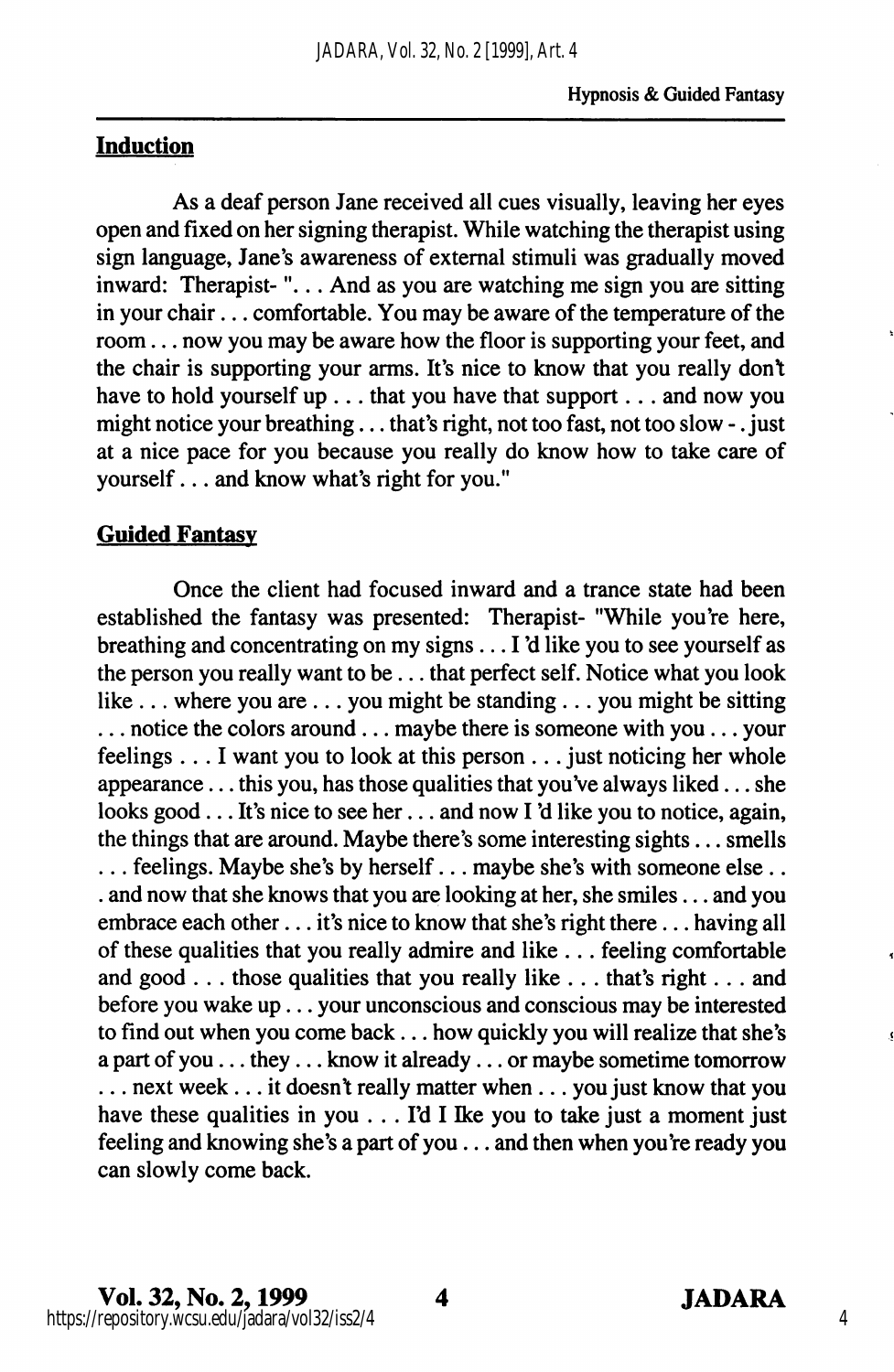Isenberg: The Therapeutic Possibilities of Ericksonian Hypnosis and Guided

Hypnosis & Guided Fantasy

#### Trance Completion

Jane, as directed, slowly woke up. She maintained a fixed gaze for approximately thirty seconds then blinked two or three times, shifted her body position and established eye contact. She described feelings of peace and restfulness. These self-reported descriptions are additional indicators of a successful trance induction. Jane also reported that though she did not remember much of what was signed she did remember that she was told to see herself as confident, and strong. Since these suggestions were not actually made this was an additional trance indication. Also, by believing that she had been told to see herself as strong and confident, Jane had demonstrated that her inner associations had been utilized and could now be incorporated into therapy.

#### **Conclusion**

Therapeutically, this author has found that hypnosis and guided fantasy are effective tools when working on issues such as anxiety, unwanted habits (e.g., smoking), phobias, learning difficulties, low self-image and chronic pain. Although these techniques have not been traditionally considered effective modes of therapy for those clients who cannot hear, it does not necessarily preclude their use. Because of the paucity of literature and research on this subject further discussion is needed.

#### Summary

The purpose of this article was to address the possibilities of hypnosis and guided fantasy as viable therapeutic tools when working with deaf clients. The discussion focused only on those clients and therapists who utilize sign language as their mode of communication. It did not consider these techniques either with oral deaf clients or via interpreters although these too are issues that would be interesting to examine.

#### References

Erickson, M. H. (1967). Advanced techniques of hypnosis & therapy: Selected papers of Milton Erickson. New York: Gaune, & Stratton.

Erickson, M. H. (1985). Life reframing in hypnosis. New York: Irvington Pub.

JADARA 5 Vol. 32, No. 2,1999

Published by WestCollections: digitalcommons@wcsu, 1999

5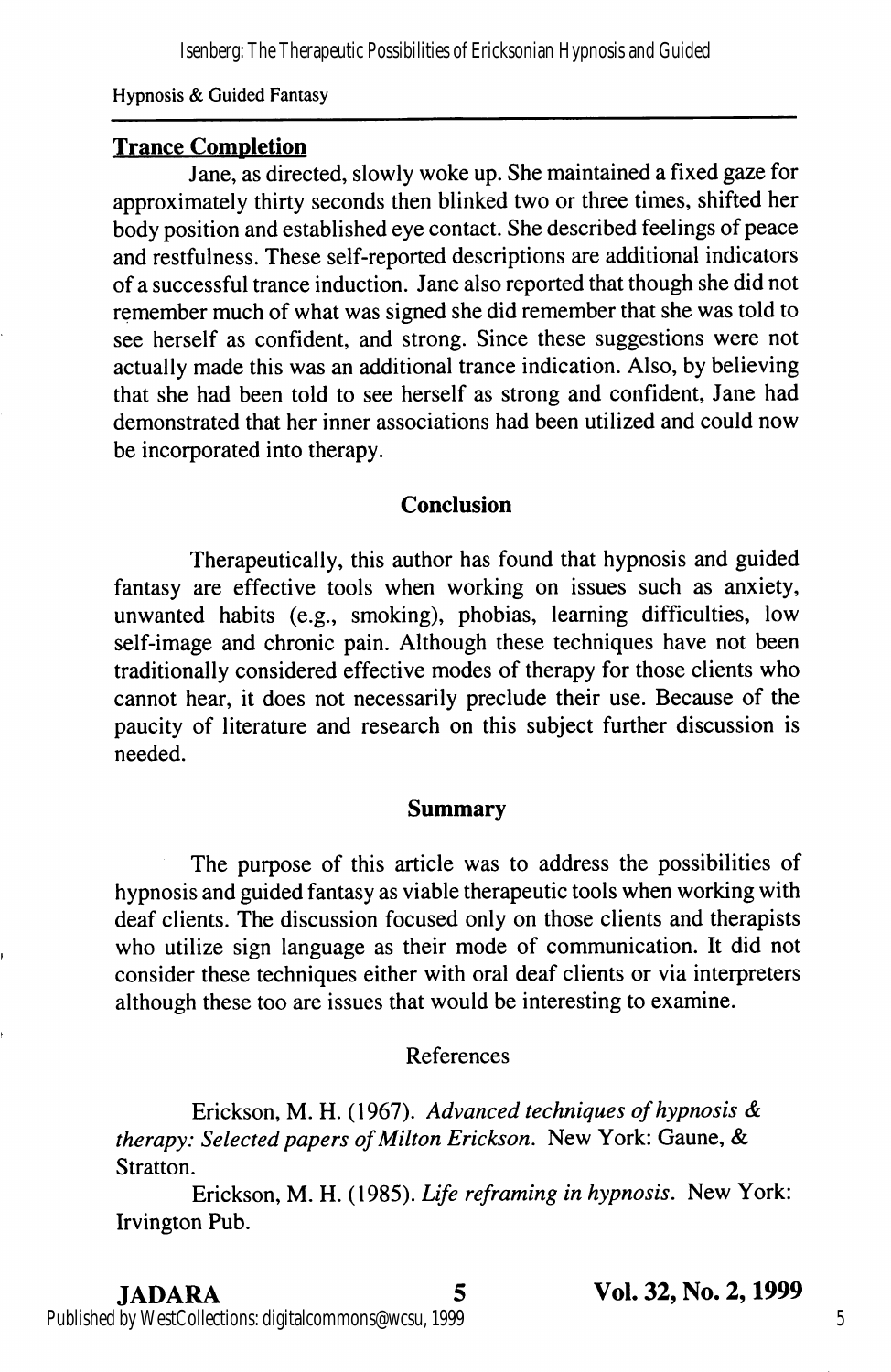Erickson, M. H., & Rossi, E. L. (1981). Experiencing hypnosis: Therapeutic approaches to altered states. New York: Irvington Pub.

Erickson, M. H., Rossi, E. L., & Rossi, S. (1976). Hypnotic realities: The induction of clinical hypnosis and forms of indirect suggestion. New York: Irvington Pub., 302, 304-306.

Harrison Jr., A., & Musial, D. (1978). Other ways, other means, altered awareness activities for receptive learning. Goodyear Pub. Co. Inc., 41.

Morgan, L. B., & O'Neill, A. (1986). Ericksonian hypnosis: A dialogue with Charles Citrenbaum, Mark King, & William Cohen. Journal of Counseling and Development, 2, 86-88.

Witmer, J. M., & Young, M. E. (1985). The silent partner: Uses of imagery in counseling. Journal of Counseling and Development, 64(3), 187-190.

# HYPNOSIS AND GUIDED FANTASY WITH DEAF CLIENTS; AN UPDATE

## Gail Isenberg

In 1987, this author posed several questions regarding the use of hypnosis and guided fantasy as a viable therapeutic tool for Deaf clients. Though a case example was presented to support the belief that such a technique is possible to use with signing Deaf people, no objective data was available at that time. In fact, with the exception of one study completed in 1966 by Martorano and Oestreicher, only four articles discussed hypnosis and trance induction with deaf people, (Bartlett, K.A. 1966, Bartlett, 1967, Gaston & Hutzell 1976 & Gravitz 1981). These were limited to case study presentations. More importantly, the published cases discussed non-verbal trance induction by health professionals who could not communicate with their Deaf patients.

Since 1987 there have been many changes within the field of psychology/mental health and Deaf people. Research has begun to show the applicability of therapeutic hypnosis for Deaf people. In 1988, at the 39th Annual Scientific Meeting of the Society for Clinical and Experimental Hypnosis in Asheville, NC, Repka and Nash presented their paper Hypnosis and the deaf: Development and norms for the University of Tennessee Hypnotic Susceptibility Scale for the Deaf. They later reported their findings in a 1995 study showing equal responsivity to hypnotic suggestions presented on video in ASL to Deaf participants as hearing participants presented with a voice-over of the same video. Other

Vol. 32, No. 2,1999 6 JADARA https://repository.wcsu.edu/jadara/vol32/iss2/4

6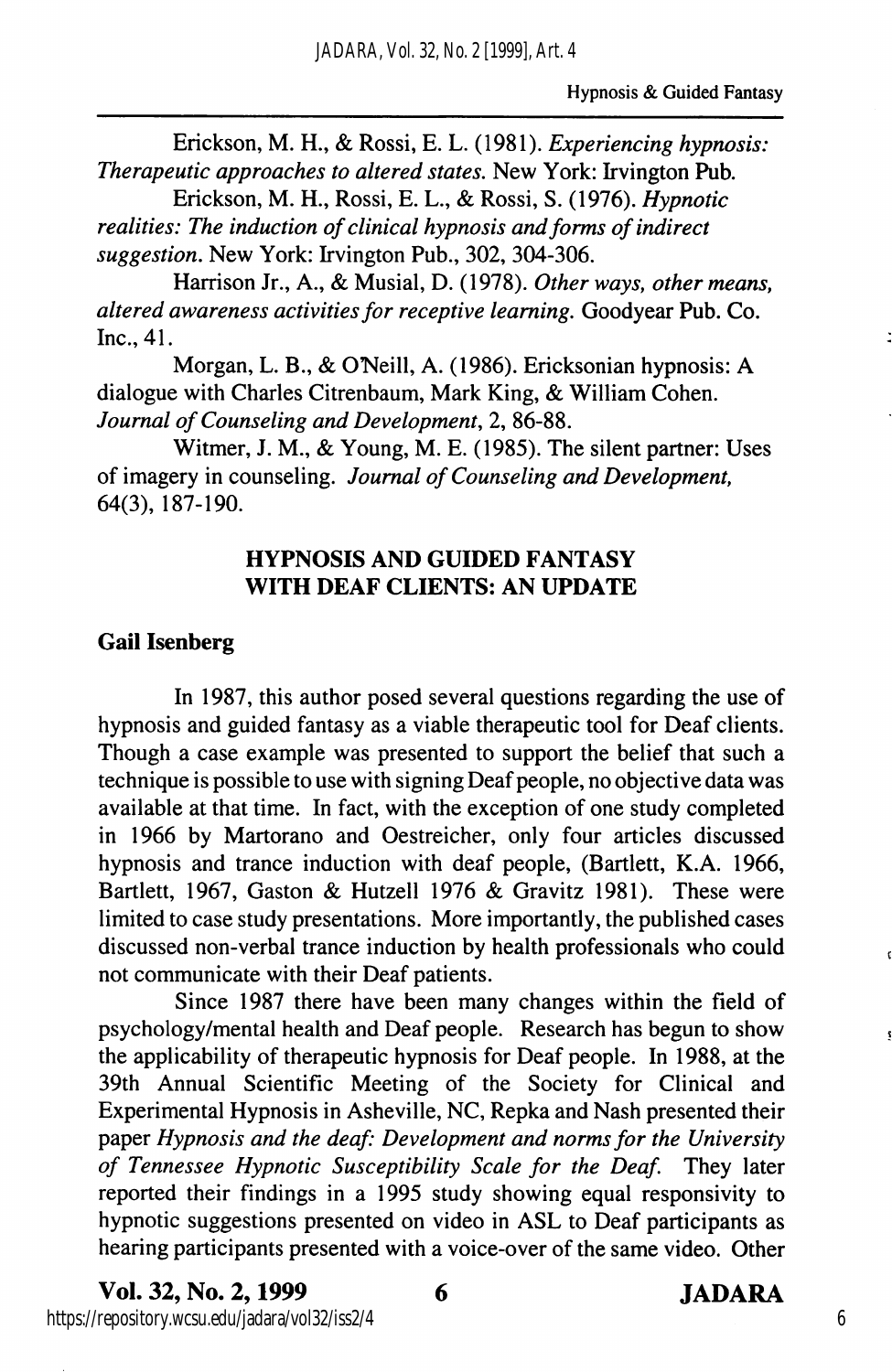#### Hypnosis & Guided Fantasy

research completed by Isenberg and Matthews (1991) and Matthews and Isenberg (1992, 1995) showed no significant difference in hypnotic responsiveness between hearing and signing Deaf participants irrespective of whether the hearing participants signed or not. In these latter studies. Deaf participants exhibited the ability to respond to motor suggestions such as moving arms apart, lowering arms, and being unable to bend an arm. They also demonstrated an ability to respond to dream, age regression and post hypnotic amnesia suggestions. The three published studies were small in sample size and could not be generalized to the larger Deaf population. However, results were similar among the three, lending support to the hypothesis that hypnosis can be used with Deaf clients.

Though there have been modest efforts in researching the use of hypnosis with Deaf people since 1987, many questions remain. How efficacious is this therapeutic tool in helping Deaf clients with specific disorders? Would hypnosis be useful in the reduction or elimination of impulse disorders such as smoking, anxiety disorders, or chronic pain? How might Deaf clients respond to the use of indirect hypnotic suggestions such as imbedded metaphors? Is it possible to use hypnosis effectively with an interpreter? Does signing mode of the Deaf client have to be matched with that of the hypnotherapist?

Given the potential of this technique to be applied within the psychotherapeutic milieu with Deaf clients, further research and discussion about the use of hypnosis is encouraged.

#### References

Bartlett, K. A. (1996). An instance of trance induction in a deaf mute by pantomime and the patient's needs. American Journal of Clinical Hypnosis, 2,65-67

Bartlett, K. A. (1967). A progress report on further use of hypnosis with a deaf mute. American Journal of Clinical Hypnosis, 10, 136-138.

Gaston, C. D., & Hutzell, R. R. (1976). Hypnosis to reduce smoking in a deaf patient. American Journal of Clinical Hypnosis, 19, 125-127.

Gravitz, M. A. (1981). Non-verbal hypnotic techniques in a centrally deaf brain-damaged patient. International Journal of Clinical and Experimental Hypnosis, 29, 110-116.

Isenberg, G. L., & Matthews, W. J. (1991). Working hypnotically with deaf people. American Journal of Clinical Hypnosis, 34, 91-99.

s